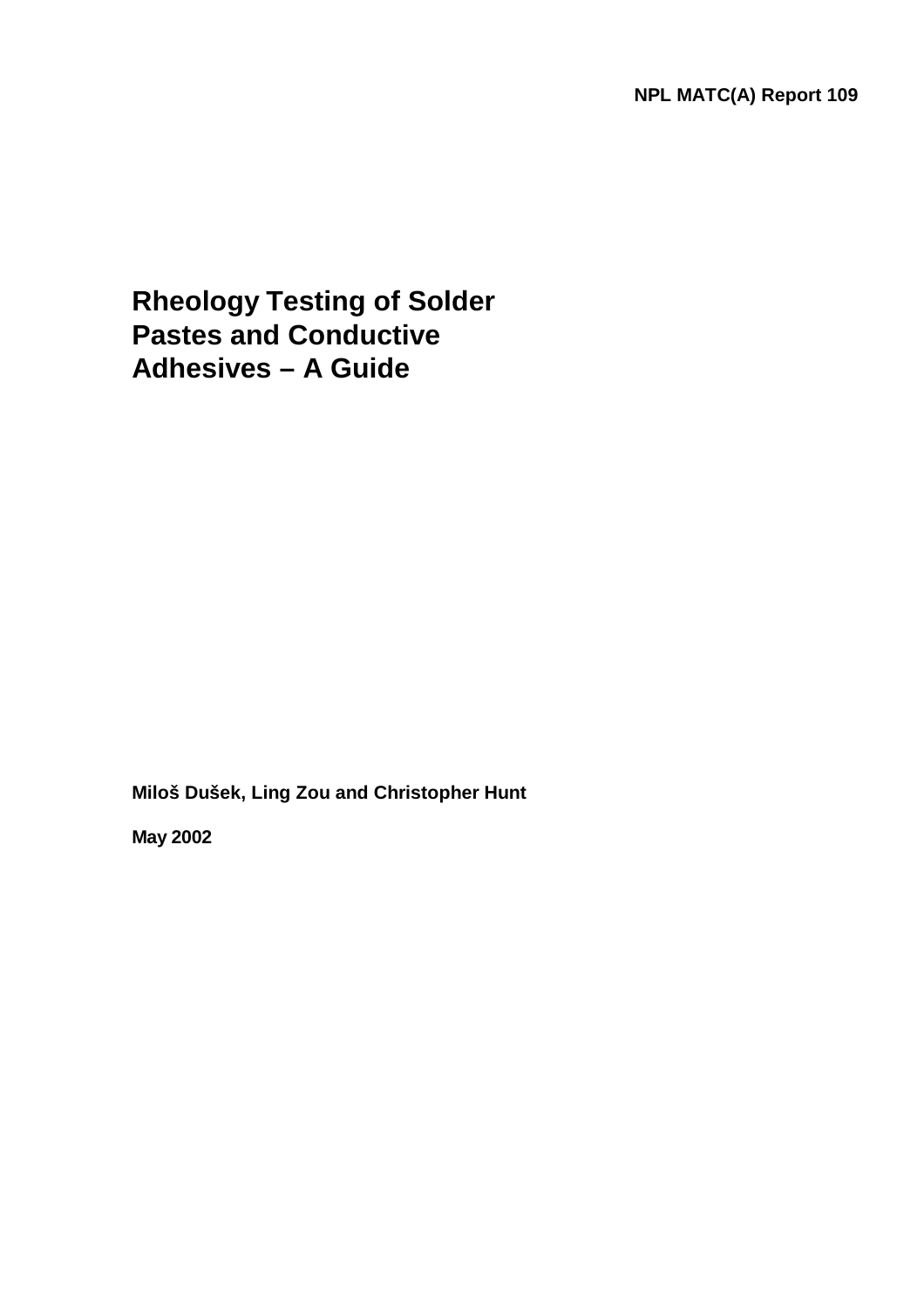NPL Report MATC(A) 109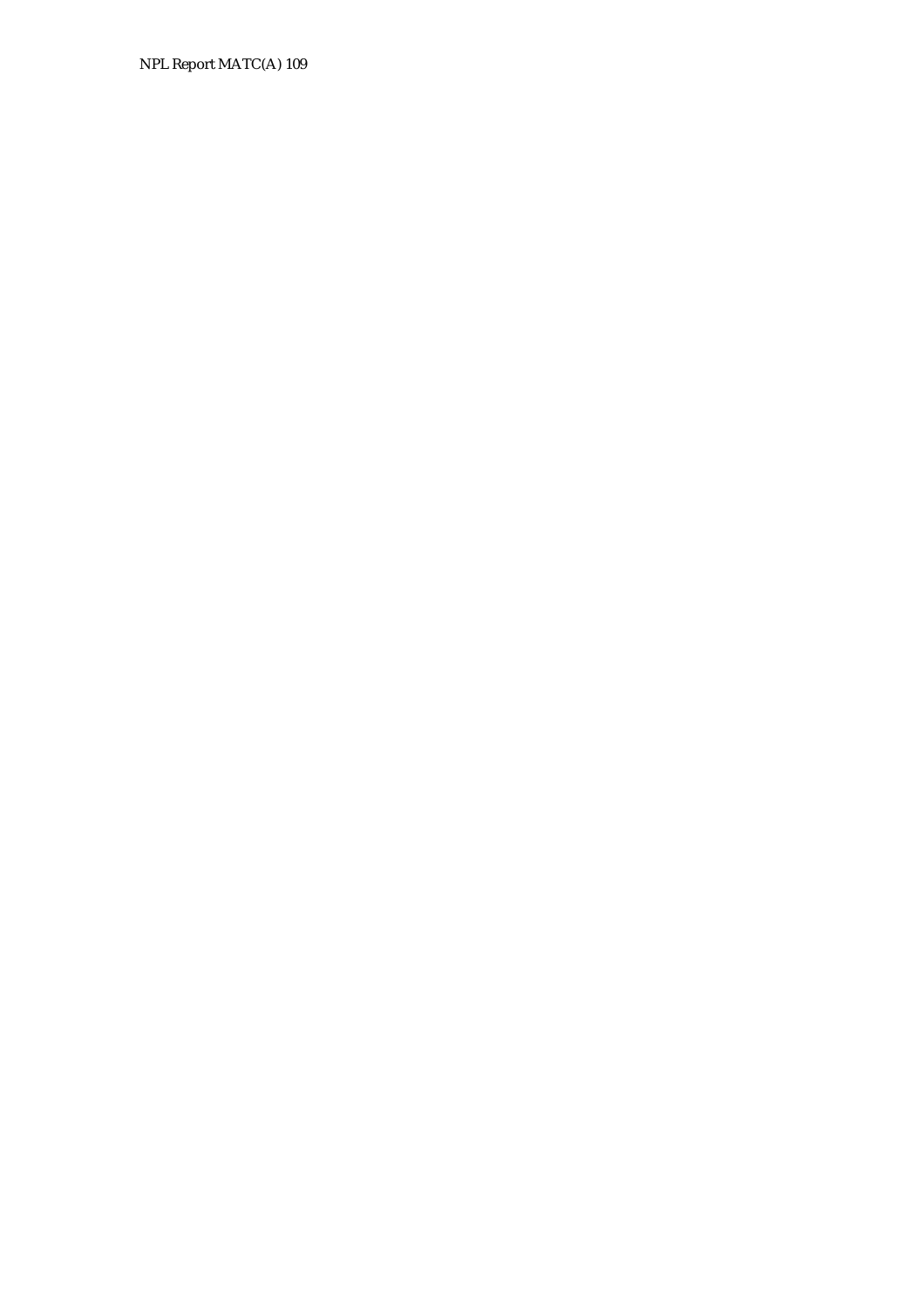May 2002

# **Rheology Testing of Solder Pastes and Conductive Adhesives – A Guide**

Miloš Dušek, Ling Zou and Christopher Hunt Centre for Materials Measurement and Technology National Physical Laboratory Teddington, Middlesex, UK, TW11 0LW

#### Abstract

This guide discusses rheology practice for measuring solder paste and conductive adhesives. The main parameter, viscosity, can be measured to assess the flow properties of printing media. Additional tests can be conducted to assess the viscoelastic properties of printing media as a response to an oscillating shear stress at various frequencies. The rheology of printing materials is a complex science and as illustrated in this report cannot be simplified to a single static viscosity reading.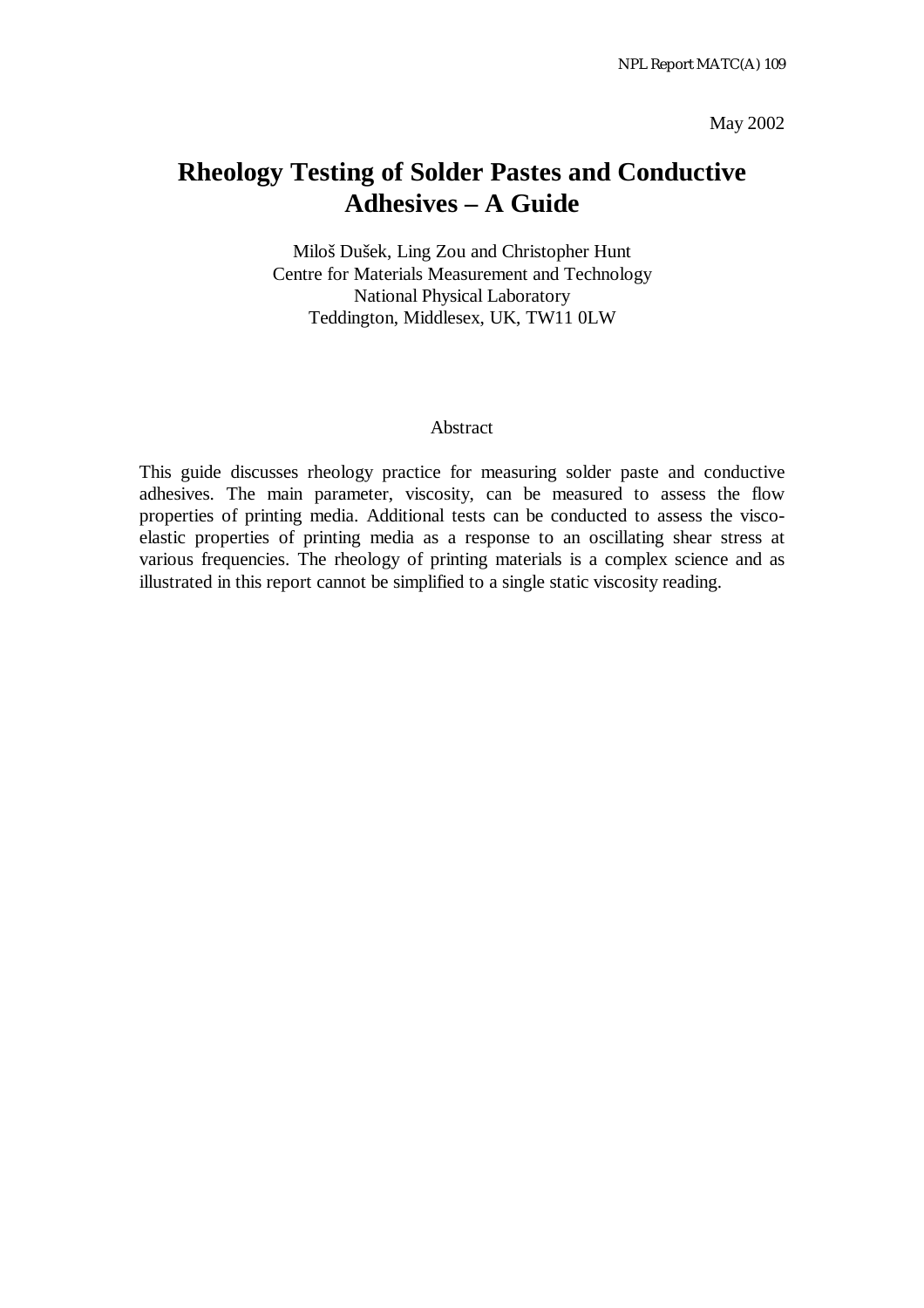© Crown copyright 2002 Reproduced by permission of the Controller of HMSO

ISSN 1473-2734

National Physical Laboratory Teddington, Middlesex, UK, TW11 0LW

Extracts from this report may be reproduced provided the source is acknowledged and the extract is not taken out of context.

Approved on behalf of Managing Director, NPL, by Dr C Lea, Head, Materials Centre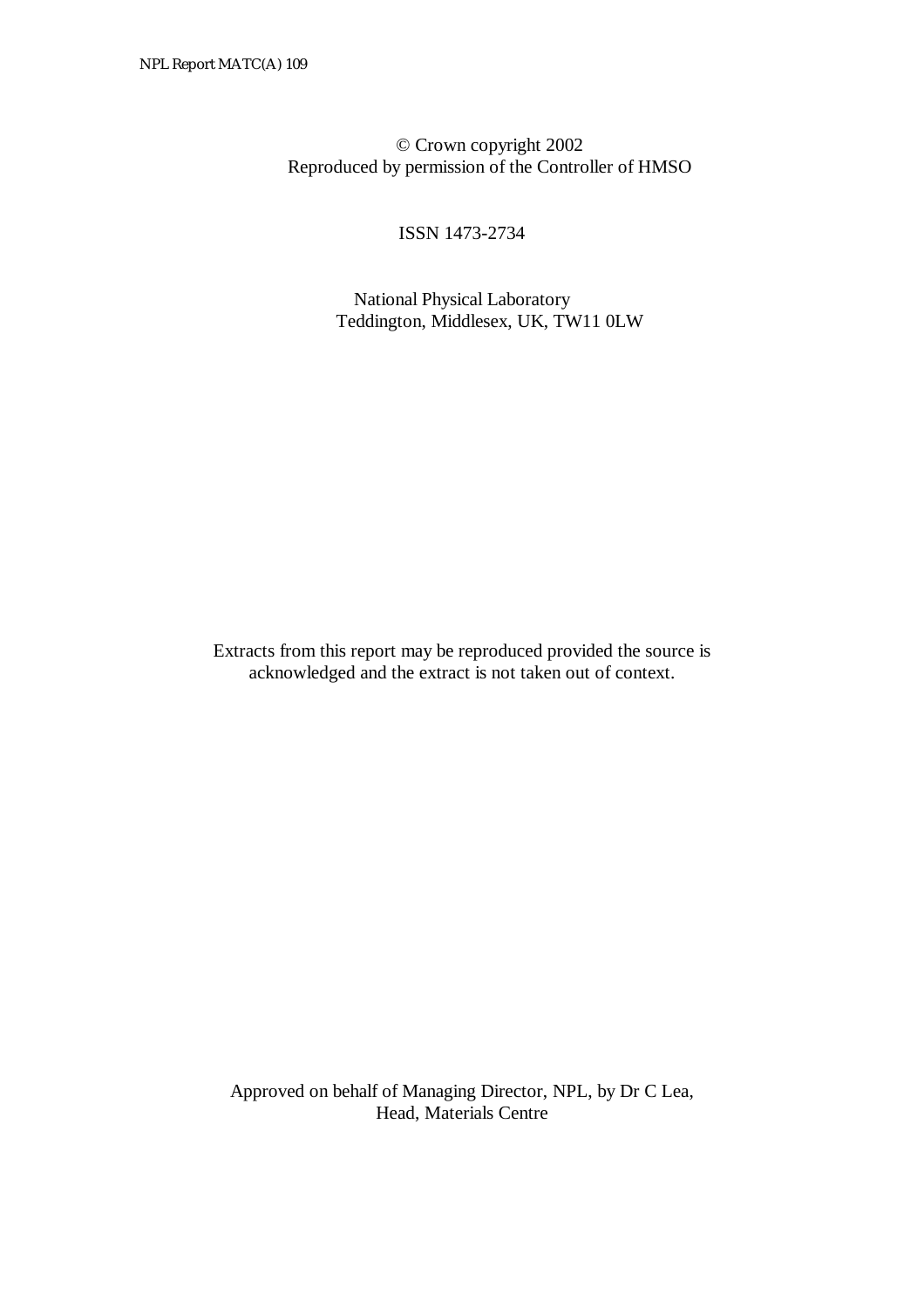## **CONTENT**

| 2.               |  |  |  |
|------------------|--|--|--|
|                  |  |  |  |
|                  |  |  |  |
|                  |  |  |  |
| 3.               |  |  |  |
| $\overline{4}$ . |  |  |  |
|                  |  |  |  |
|                  |  |  |  |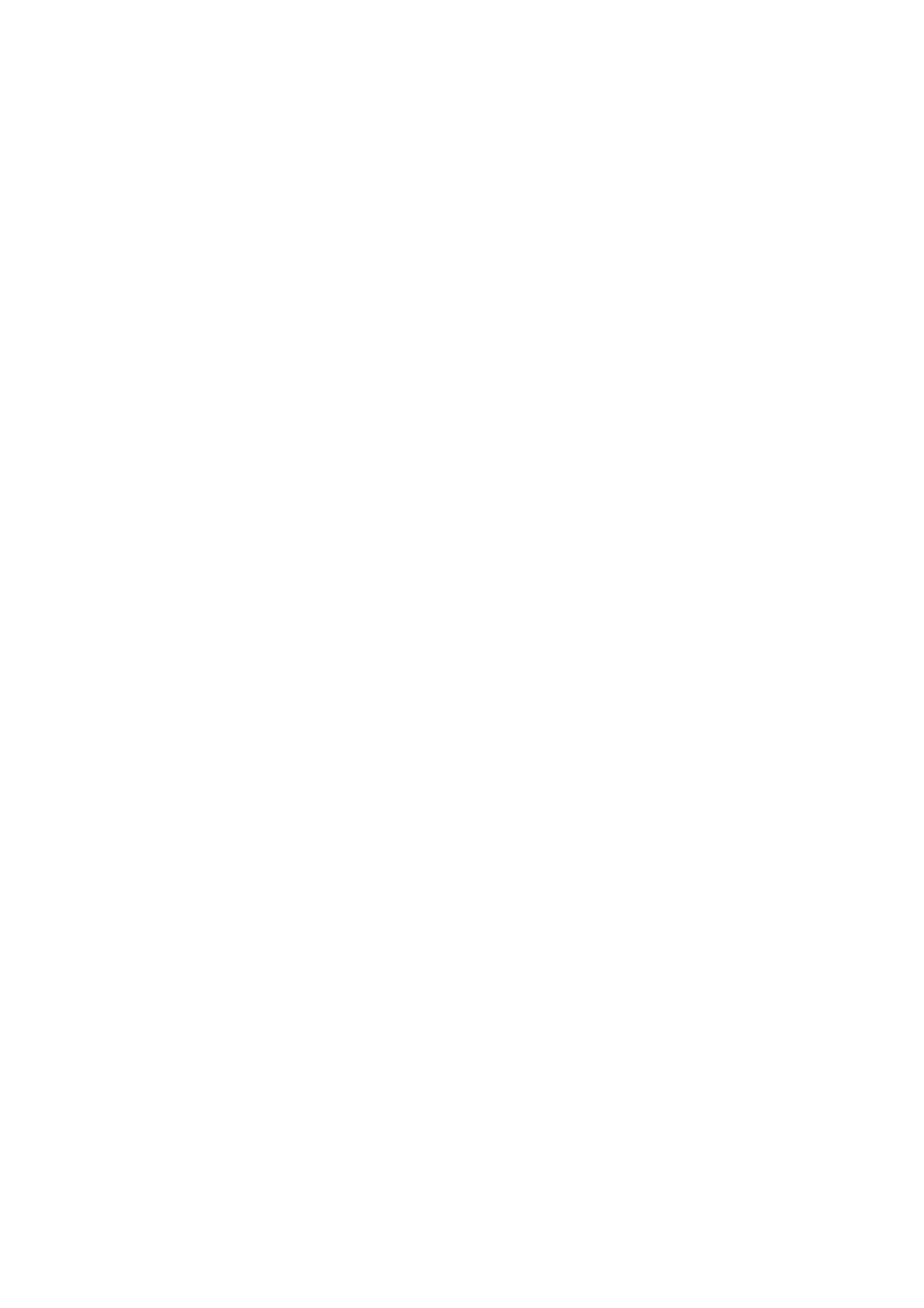## **1. INTRODUCTION**

Rheology tests are measurements of material flow and as such can reflect parts of the printing process. During printing the media is rolled under pressure from a squeegee blade travelling at between 10-200 mm/s. Apertures are filled when the squeegee blade is in close proximity, and the media particles are forced into the aperture and then stop moving. The final process step is when the stencil and a substrate separate as the board drops away, the stencil apertures empty, and the board now has the printed deposits. During the stencil separation adhesive force between deposit and stencil walls, have to be smaller that adhesion force between print deposit and a substrate and the cohesive force within the deposit. During the printing process the printing media is exposed to variable stress levels, and responds in a time dependent manner. The complex flow properties of printing media can be characterised by the Rheological Test Protocol illustrated in the Figure 1.



**Figure 1: Differentiation of rheology properties by the Rheological Test Protocol** 

Before describing in detail the rheology tests for the printing media, solder paste and conductive adhesive, their structure has to be understood and analysed.

#### *Solder Paste*

Solder paste (cream) is a suspension of solid particles in a liquid vehicle. The whole system is composed of the following parts:

*Solder particles:* These are SnPb or lead-free alloy particles of approximate spherical shape, and range in diameter from 5 to 70  $\mu$ m. To assess the solder particles size and shape a conventional SEM can be used. Particles can be inspected directly after dissolving from solder paste. Metal content can be checked by weighing printed deposits before and after reflow, providing flux residues are removed after reflow (usually with iso-propyl-alcohol). The metal content, size and shape significantly affect the rheology.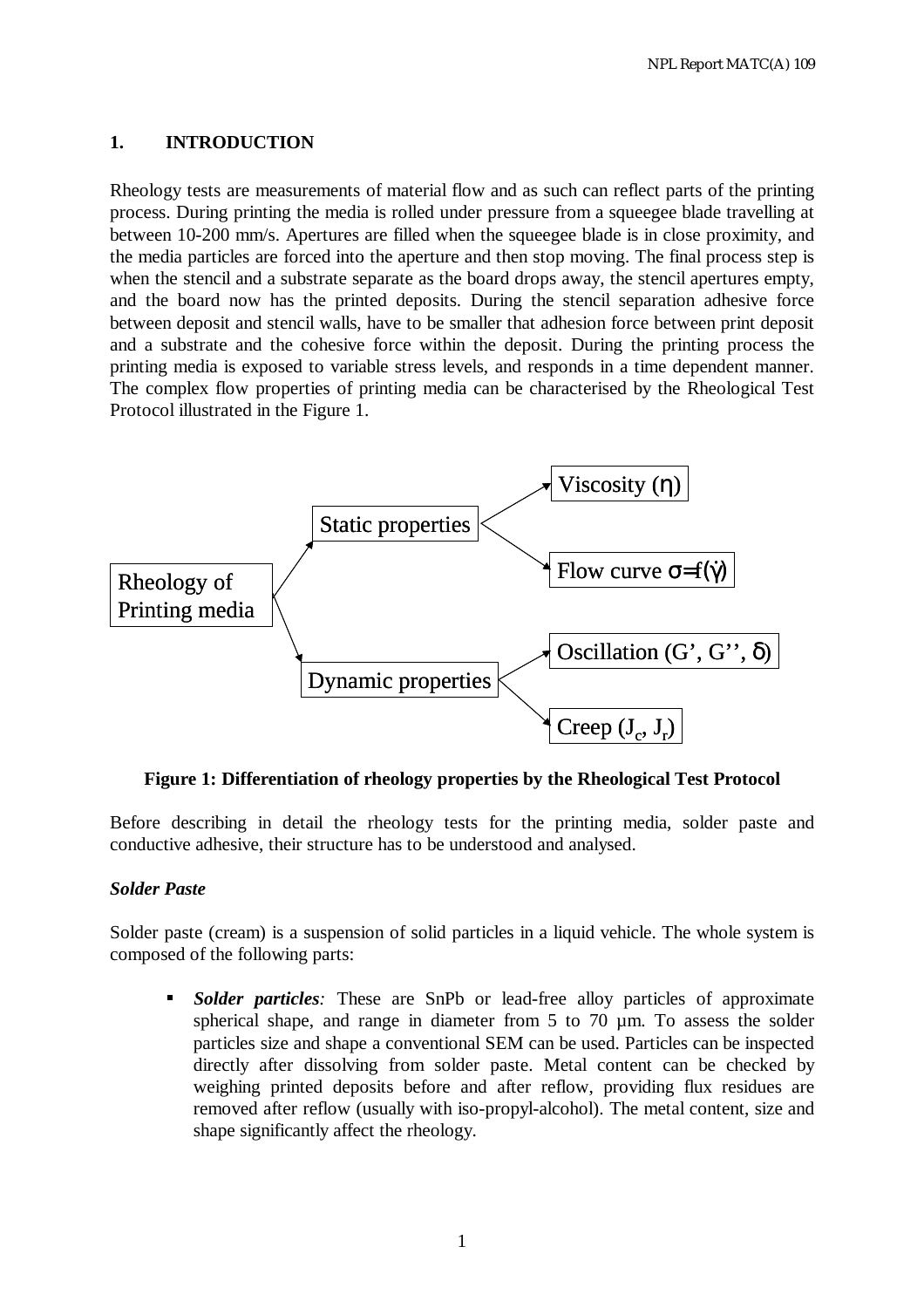- **Binder (resin):** This part is responsible for **tackiness.** This is sensitive to solvent loss, which can reduce tackiness. During reflow resin reacts with metal oxide layer in a reduction reaction and helps maintain clean surfaces for wetting.
- *Solvent:* Used to hold binder in solution. They can absorb water, which makes the binder less efficient. Loss of solvent (evaporation) is responsible for shortening solder paste stencil life (drying).
- **Thickener:** Thixotropic materials responsible for gel structure (elastic rather than viscous) of solder paste. Paste needs some recovery time from stressed state (timedependent, non-Newtonian), and this recovery can be characterized as a time period related to ratio of G' and G" (elastic and viscous modulus). Dispersing solder particles in a gel is a way to eliminate sedimentation. This is attributed to yield stress (famous as shaking ketchup onto a shirt). Adding a gelling agent (thixotropic part) into the flux causes an increase in viscosity at very low strain rate. A controlled strain rate rheometer (rather than stress controlled) is required to measure this property.
- *Activators*: Improve activity of binders in reduction of surface metal oxide layer of a pad/termination. Their contribution in rheology of solder paste system is minimal.

### *Isotropic Conductive Adhesive*

An isotropic conductive adhesive (ICA) is a solid particle suspension in a polymer resin. The main difference between the solid particles in solder paste and solid particles in a conductive adhesive is in size and shape of particles. The conductive adhesive particles are several times smaller and are rod and flake shaped. These particles do not reflow and have to be electrically conductive even when oxidised on the surface. The metal loading of these materials is a compromise between volume conductivity and strength in the cured state. Curing of temperatures of these materials range between 120-150°C.

#### *Rheological Parameter Range*

One of the main tasks in characterising the rheology of these materials is to identify the relevant **shear strain rate range** of the process. For printing this can range from 1 to 20 rad/s. The exact shear strain rate can be obtained from a visual examination of the flux bleed on the underside of the stencil, as described in [1]. Having estimated the working range of shear strain rate the appropriate parameters for the rheology tests can be decided.

#### **2. RHEOLOGICAL TESTS**

The various test methods as identified in Figure 1 are considered and their attributes to describing print media discussed.

#### **2.1 Viscosity & Flow Curves**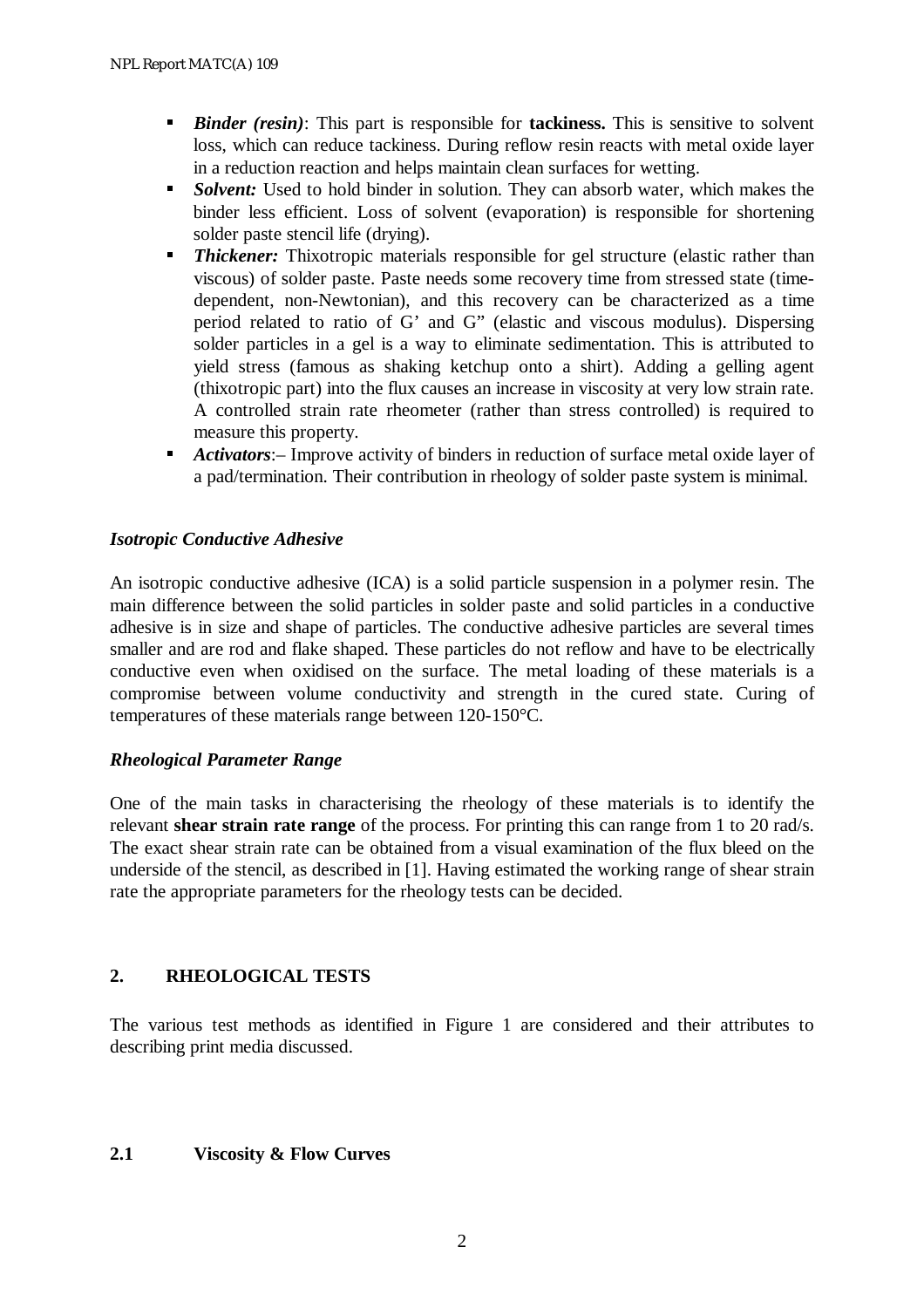Flow curves are basic rheology characteristics showing static properties of flowing materials. They express a relation (function) between shear strain rate and shear stress applied to a material, which flows. The property called the apparent (synonym of instantaneous or dynamic) viscosity is defined as a ratio between shear stress and resulting shear strain rate of flowing material. A typical flow curve is shown in Figure 2. Historically, solder paste manufacturers have performed the viscosity measurement of solder paste as a statistical process control (SPC) tool for evaluating product quality (and typically measured on a Brookfield or Malcolm viscometer). Unfortunately a single value of apparent viscosity of solder paste does not characterize the material sufficiently, and hence a parallel plate rheometer is recommended, as discussed later. The value of viscosity is very dependent on metal loading and hence comparing solder pastes with different metal loading can be problematic.



**Figure 2: Flow curve, red ellipse indicates working region of shear strain rate and related stress for a solder paste extract** 

An alternative approach is to look at the solder paste extract separated from solder particles. An advantage of this approach is that the measurement is independent of metal loading and particle size. To achieve this metal particles have to be separated by centrifuge from solder pastes, which typically can be achieved at 6000 rev/min for 1 minute. The measurement gap should reflect the printing process studied and can be varied from 50–500 µm. Typically apparent viscosity of a solder paste extract with a low metal content is higher than of paste with high metal content.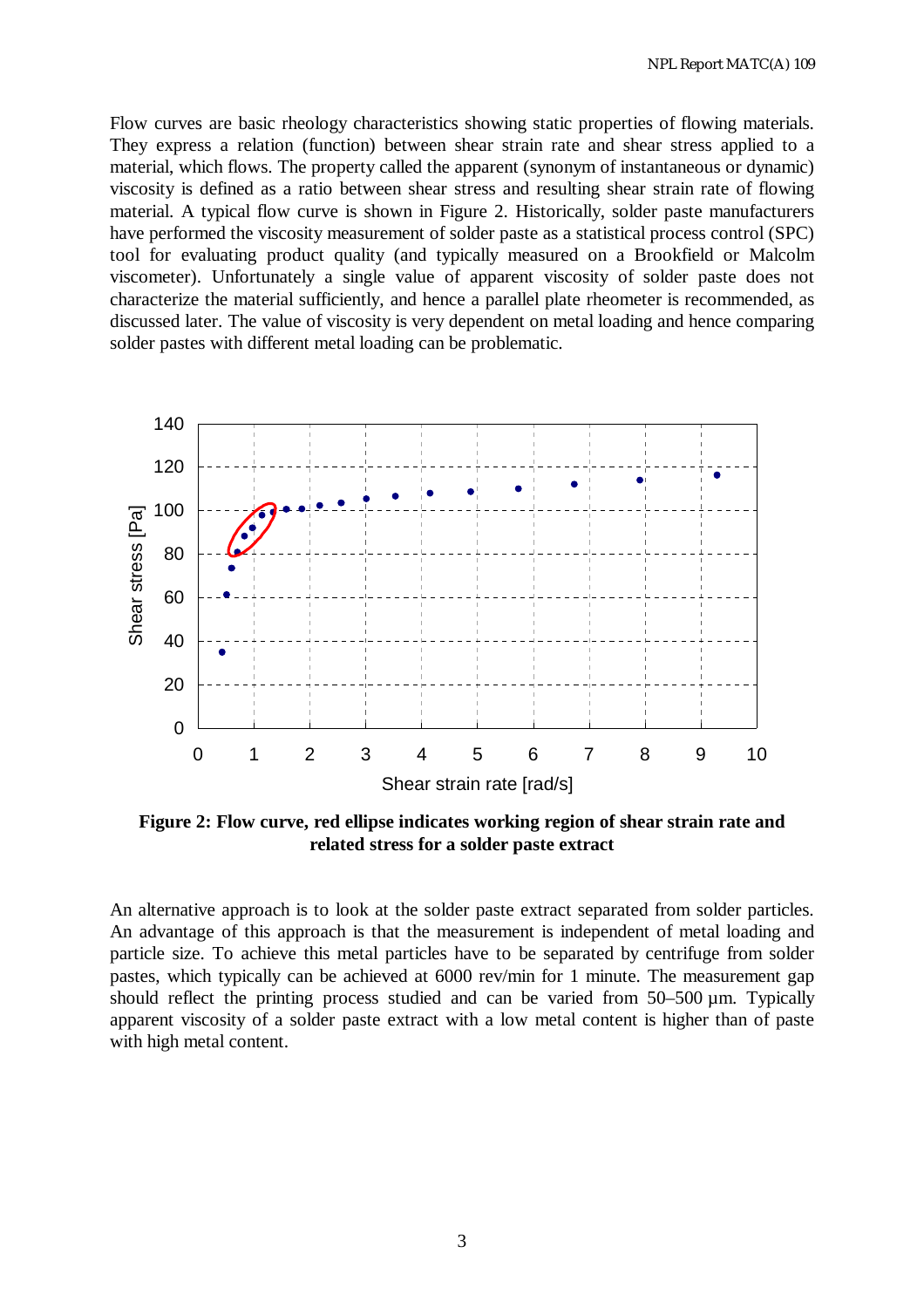

**Figure 3: Parallel plate geometry with a liquid solder paste extract as a measurement sample** 

The viscosity of any printing media strongly depends on the solid particle content, size and shape and on the compounds that are added to make the paste thixotropic (time – dependent behaviour). Viscosity is temperature and humidity sensitive, and at temperatures above 30°C rapidly decreases. The viscosity can increase substantially during storage hence printing media should be stored in a temperature controlled store, i.e. in a fridge or freezer. In case of conductive adhesive the material should be stored at -40°C. For rheometry tests a controlled stress/strain rate rheometer (e.g. Bohlin, Haake) should be used with ∅20 mm parallel plate geometry at 25 °C as seen in Figure 3, such an approach permits rheology to be studied over a wide range of conditons.

To evaluate viscosity of a conductive adhesive the size of solid particles must be considered. As the particle size can be below 1 µm, particles do not separate from the liquid vehicle and whole system is more compact than solder paste during printing operation. Additionally it is very difficult to separate resin from metal particles and filler by centrifuging. Although the viscosity characteristic of a conductive adhesive is similar to that of solder paste extract, the system behaves differently in the dynamic range. The rheology of materials in the dynamic range can be evaluated by the oscillation tests.

#### **2.2 Oscillation tests**

The oscillation test is a non-destructive test for determining a sample behaviour in the viscoelastic range. This is done through applying sine oscillations of shear stress at constant frequency to the parallel plate (spindle) and measuring a shear strain rate response. The delay of the response, called phase lag, is a measure of the visco-elasticity. The range where the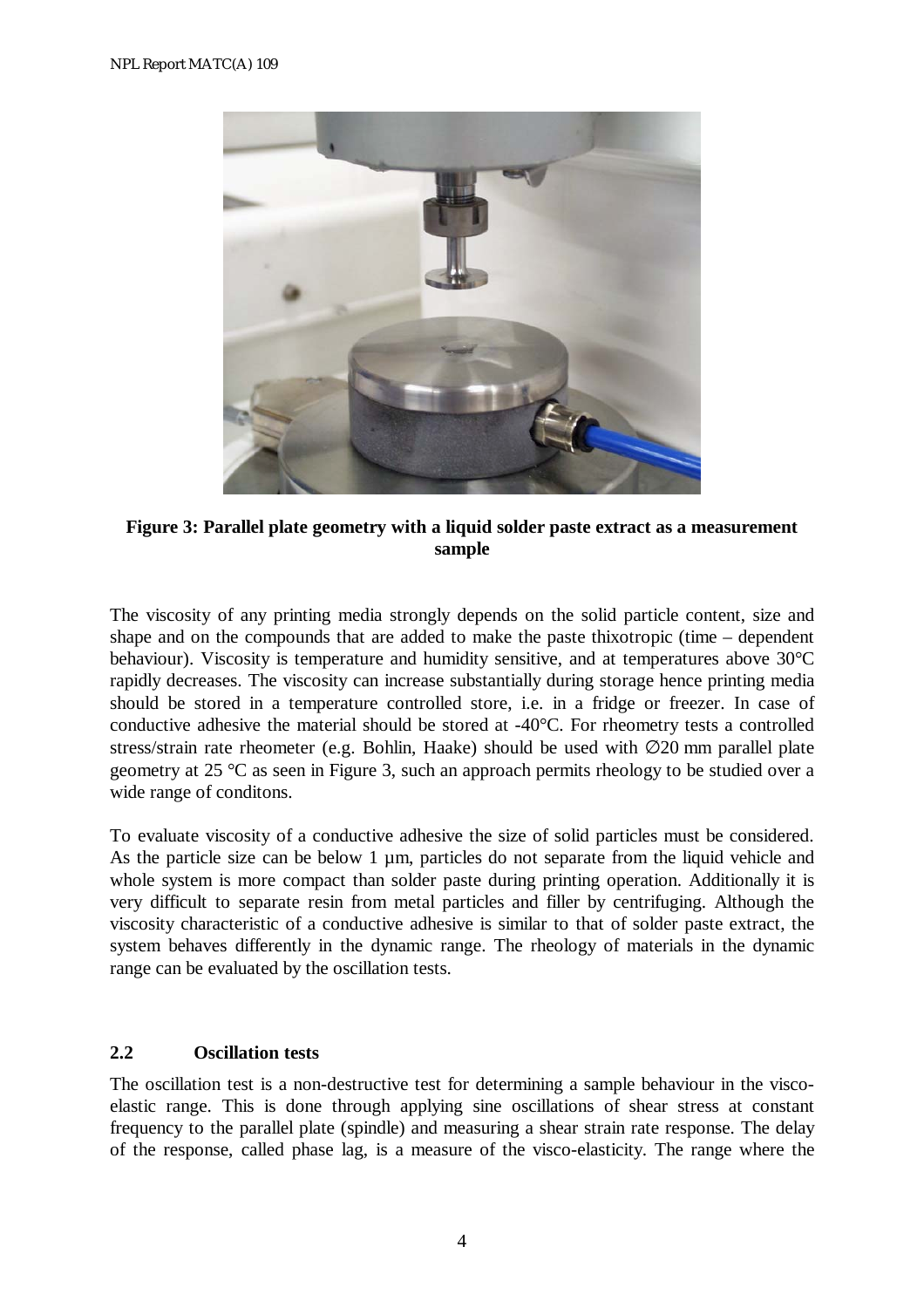phase lag shows a linear dependency on shear stress amplitude is known as the linear viscoelastic region, an example is presented in Figure 4.

Once the visco-elastic region is determined the material can be tested in a frequency domain, while maintaining constant amplitude oscillations. Typically the frequency is swept over a range of 0.1-10Hz.



**Figure 4 Oscillation test run at 1 Hz for determination of visco-elastic region** 

An example of frequency response of a solder paste extract is shown in Figure 5. From this response the visco-elastic behaviour of a material can be predicted. From rheological point this liquid extract demonstrates more elasticity as the shear stress frequency is increased. The increase in elasticity as opposed to flow is equivalent to **solidification** of a material and ability to return input energy in a short time.

Conductive adhesive measured by oscillation technique can be similarly performed as in the case of solder paste liquid extract. The only difference is that the sample of conductive adhesive is not centrifuged and enters the test in unchanged state.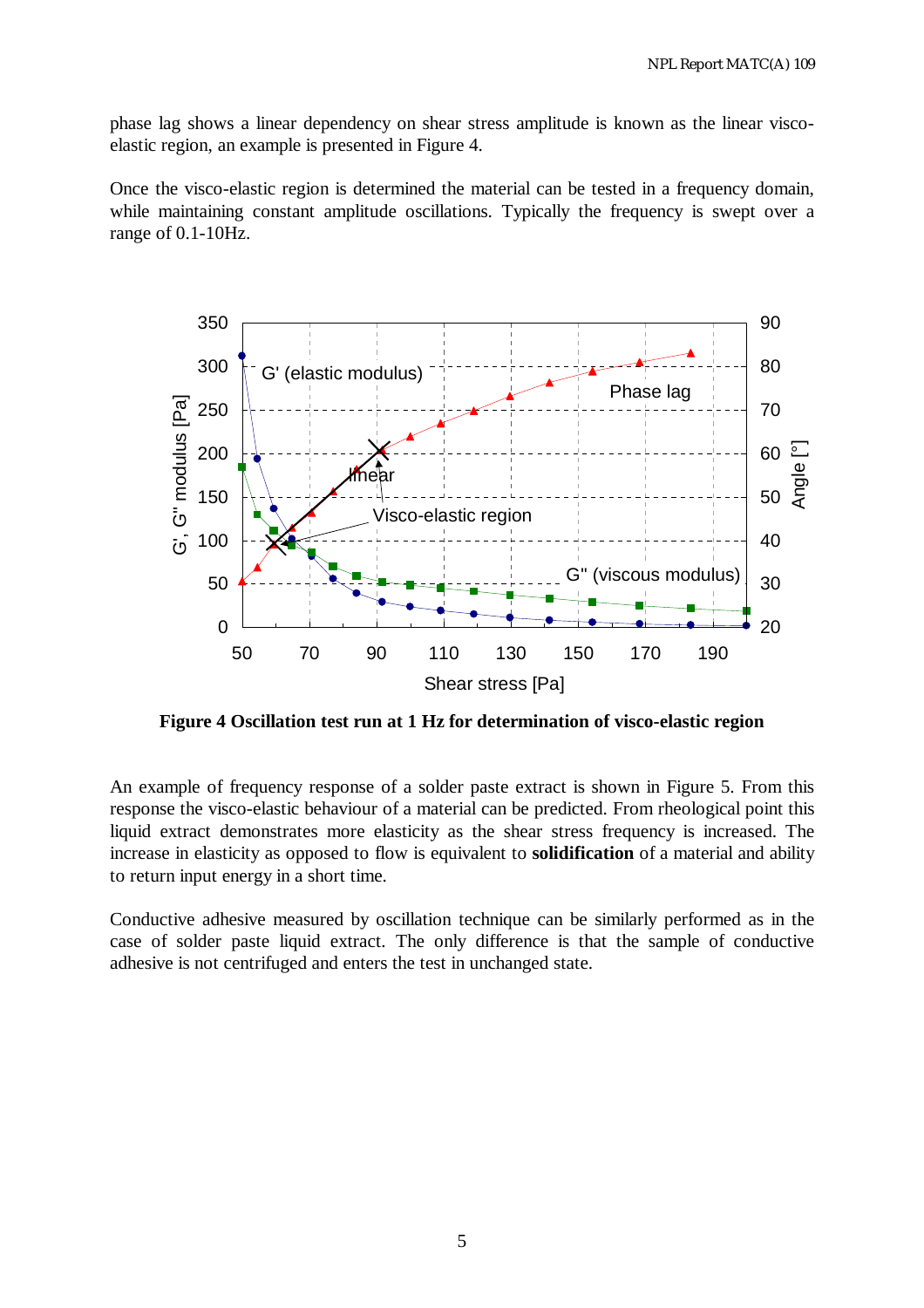

**Figure 5: Oscillation test run at 90 Pa shear stress of harmonic amplitude for determination of frequency response of solder paste extract** 

## **2.3 Creep test**

The creep test is a technique used to assess time-dependency behaviour of a printing media. A sample under the test is exposed to a constant value of stress in shear direction and the strain is monitored with time. After the strain stabilises the stress is removed while strain is still monitored. Typically time dependent behaviour called **thixotropy** is revealed and is shown schematically in Figure 6. This test can be useful for some pastes for characterising the tendency of a paste to slump, with the slump propensity correlated with the relaxation in strain after the stress is removed.



**Figure 6: Schematic of creep response of print media**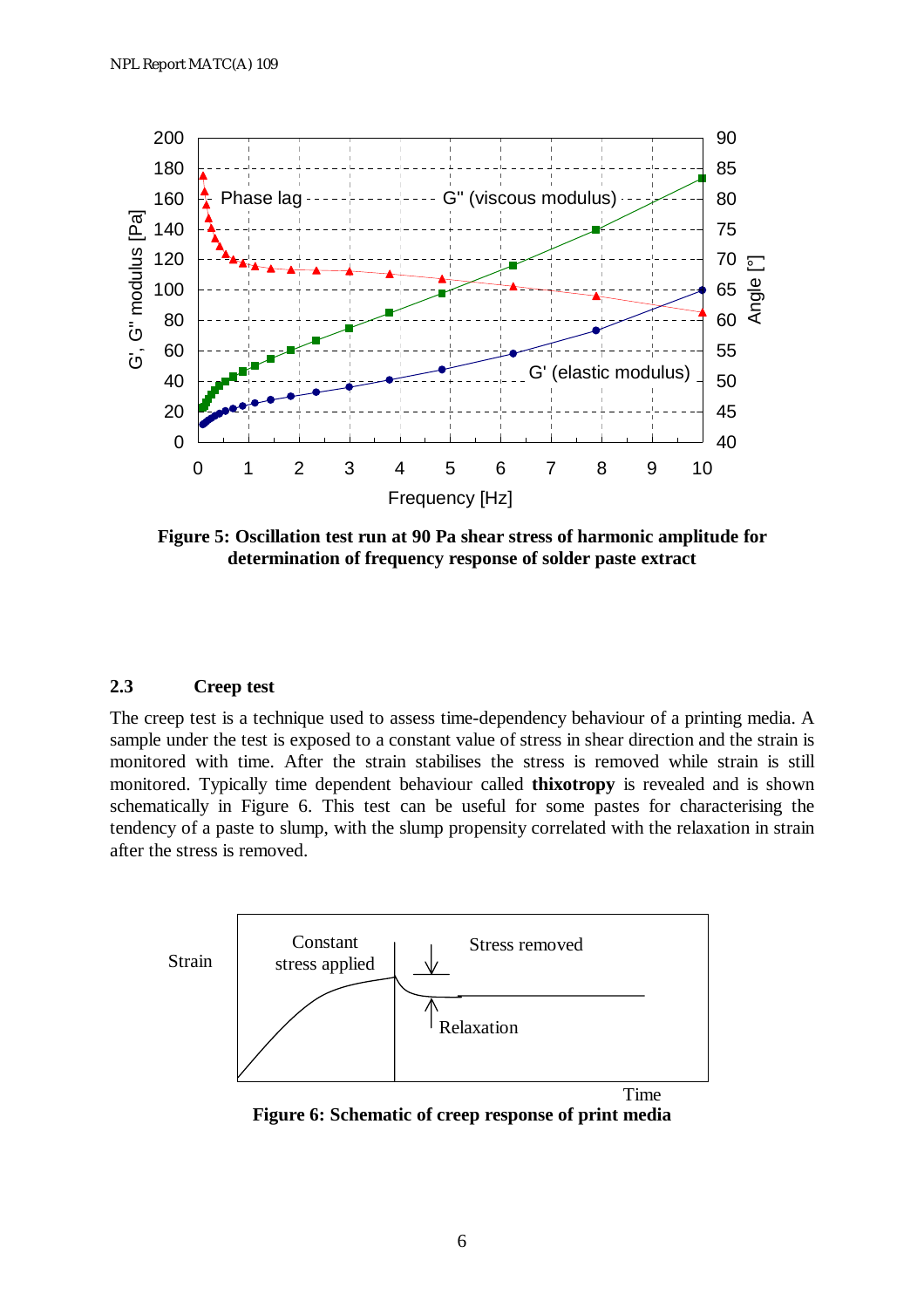## **3. SELECTION OF THE APPROPRIATE RHEOLOGY TEST**

Where rheological characterisation can be shown to be valuable the following approach can be adopted. The basic print defects are considered and the most relevant rheology test for characterising the defect is suggested.

Four basic print defects occur during stencil printing:

- Insufficients: low volume of solder paste
- Skips: random pads with virtually no paste at all
- Slump: print deposits lose height and spread at the base
- Bridging: particles and flux merge from adjacent prints to form a continuous deposit

| Print Behaviour | <b>Rheology Test</b> |                                          |  |
|-----------------|----------------------|------------------------------------------|--|
| Insufficient    | Viscometry:          | The viscosity at a predefined shear rate |  |
|                 |                      | will indicate the basic propensity for   |  |
| Skip            |                      | the paste to print through and may       |  |
|                 |                      | correlate with volume.                   |  |
| Slump           | Creep:               | The degree of relaxation after an        |  |
|                 |                      | applied stress has been released can be  |  |
|                 |                      | correlated to slump propensity           |  |
| <b>Bridge</b>   | Oscillation:         | The visco-elastic behaviour of the flux  |  |
|                 |                      | vehicle is important in how under        |  |
|                 |                      | stencil bleed takes place                |  |

Table 1: Suggested rheology tests for characterising stencil print defects

## **4. CONCLUSIONS**

This guide introduces measurement test methods that characterise rheology properties of solder paste extracts and conductive adhesives. Before these methods can be utilized the relevant shear strain rate to a printing process has to be identified. This can be undertaken for solder pastes using under screen videoing of the process [1].

Although the viscometry tests can be performed to rank performance of solder paste liquid vehicles by their apparent viscosity, this measure does not correlate well with printing performance. For solder pastes it is more appropriate to study the liquid vehicle directly, since this is responsible for the time dependent properties. Liquid vehicles can be separated from the paste by centrifuging. Static measurements of viscosity only provide limited information and do not characterise the complex behaviour of solder paste during printing, hence the need for dynamic measurements.

Dynamic properties should be tested with an oscillation test. Dynamic oscillation tests measure visco-elastic properties of a material and should done at the working shear stress. Of